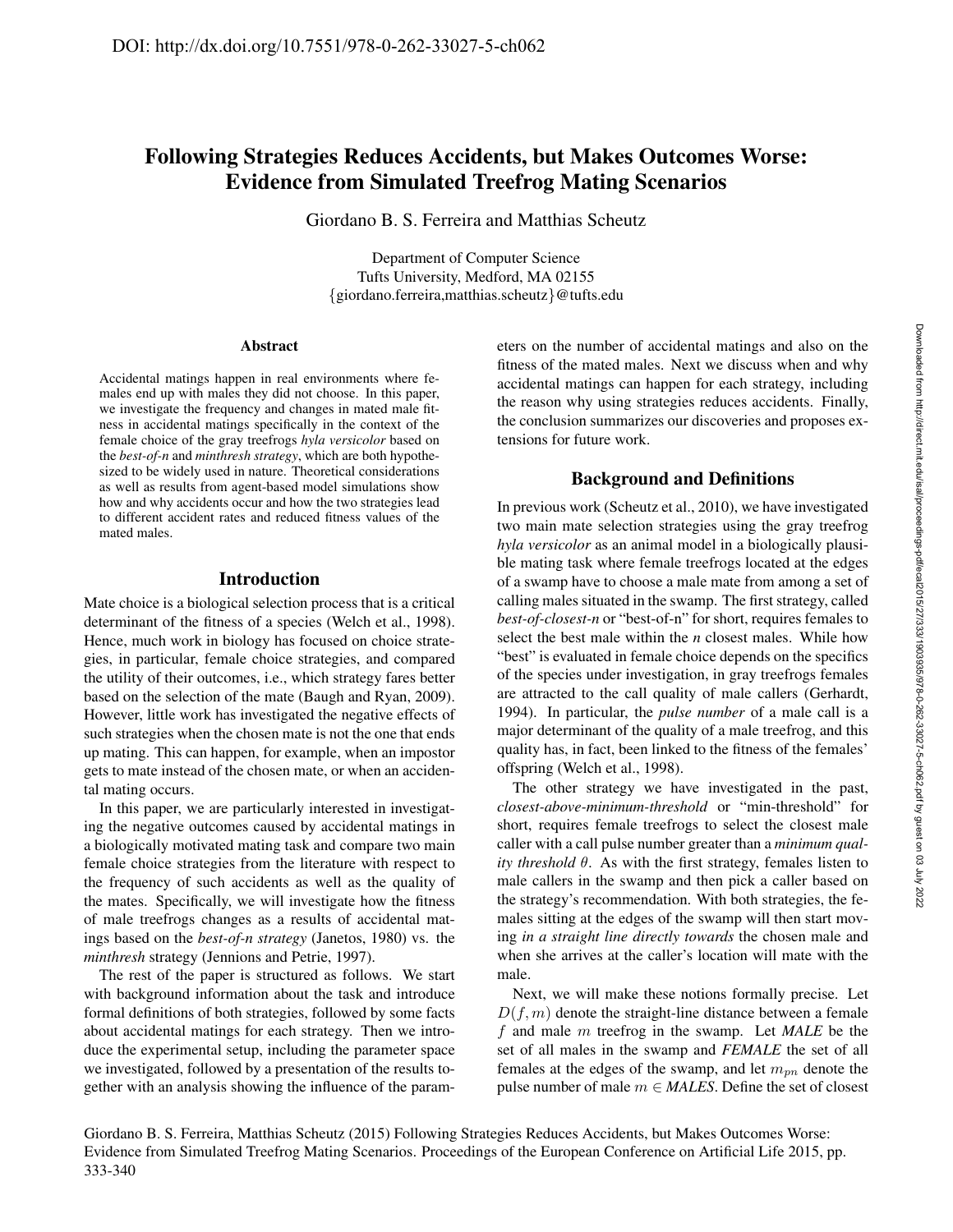agents from a given set X to a given agent i as  $c(i, X) =$  $\{j \in X | \neg \exists k \in X [D(i, k) < D(i, j)]\}$  and we let  $c^n(f, X)$ denote the set of the *n* closest agents from set  $X$  with respect to the location of female f.

Then we can define both strategies formally as in Scheutz et al. (2013):

• *best-of-n*. The selected male agent is argmax  $m{\in}c^n(f, MALE)$  $(m_{pn})$  for the female f, i.e., the male with

highest pulse number in the set of the closest  $n$  males.

• *minthresh*. The selected male agent is argmax  $m \in c(f, \{l \in M ALE | l_{pn} \geq f_{\tau} \})$  $(m_{nn})$ , where  $f_{\theta}$  is the minimum threshold of female agent  $f$ , i.e., the male with

the highest pulse number above the minimum threshold among the closest males. In our past work, we used an agent-based modeling and simulation environment to investigate various tradeoffs

among those strategies, which allows us to both test behaviors observed in empirical experiments and formulate hypotheses for further evaluation in the real world. In Scheutz et al. (2010), for example, we used the simulation environment to determine whether one of the two strategies clearly *dominated* the other, i.e., whether there were parameter settings for *best-of-n* vs. *minthresh* such that one strategy consistently showed better average mated male quality than any of the others. The results from extensive simulations of larger parameter spaces showed that even though females using the *minthresh* strategy perform better for much of the parameter space compared to females using *best-of-n*, *minthresh* did not dominate *best-of-n* because there are regions of the explored parameter space where *best-of-n* performed better than *minthresh* for some parameter values.

In other work, we investigated how the two strategies would fare when males were re-positioning themselves in order to create calling sites that could increase their chances of being chosen by females (Scheutz et al., 2013). In this extended setting, males can either call remaining stationary in their chosen position or wander, leaping through the swamp to find a better location for calling that would improve their chance of mating. We hypothesized that staying near a highquality male caller would increase the chance of mating for a male for two reasons. First, the high-quality caller will likely attract several females that will independently approach him, but once he mates with a female, he will stop calling. Thus, the males near him could become of interest to close-by females that were attracted to the location by the high-quality male. Second, when a female is leaping to the high-quality male, she might accidentally bump into another lower quality male that is close to the high-quality male, but directly in her approach trajectory. To simulate the wandering behavior, we allowed male frogs to use the same two strategies used by females, i.e., either *best-of-n* or *min-threshold*, to evaluate the quality and location of fellow male callers. The simulation results showed that mate quality overall improves when males are allowed to reposition themselves compared to non-repositioning males, and that this improvement was greater when females and male wanderers use the same strategy (Scheutz et al., 2013). However, it was unclear to what extent these differences were due to females in the area picking their second (or third, etc.) choices after the high-quality male already mated, and to what extent the fitness was actually lower than it could have been due to *accidental matings*, i.e., females bumping into males on their way to the chosen mate.

Specifically, we are now interested in determining the extent to which females mate by accident, i.e., the *frequency of accidental matings*, and the *average fitness of the accidentally mated males* compared to frequency of non-accidental matings and the average fitness for the chosen and mated males. These tradeoffs are not only important for understanding female choice in the context of treefrog matings, but also for evaluating the fitness of these strategies in general biological domains, at least for two reasons: (1) accidental matings could have very negative if not detrimental consequences for females and offspring, hence accidental mating frequency matters; yet, (2) lower quality mates, even though they might have negative consequences in the short term, might be able to preserve the variety in the gene pool in the long term and thus be overall positive for the species. We will, in the following, start with some general observations about accidental matings based on the definitions of the two strategies and then move towards agent-based simulations to be able to quantify tradeoffs that cannot be predicted based on general principles.

# Facts about Accidental Matings

Start by defining an *accidental mating* as any mating that occurred involving a male that the female did not select based on her female choice strategy. Note that accidental matings can occur with both strategies when a female is moving towards a chosen male and ends up bumping into another nonchosen male while traversing the swamp.<sup>1</sup> However, accidental matings can also happen when none of the remaining males' call qualities meet the minimum threshold of the remaining females in the swamp using the *minthresh* strategy. For in that case, females will leave the swamp and might also bump into a lower-quality male by accident.

**Definition** Let  $m$  be a male frog and  $f$  be a female frog. We denote  $F(m)$  as the fitness of the male frog m, and  $D(f, m)$ as the distance between a female f and male m. Let  $d_{mate}$ be the *mating distance*. So, in order for a mating to occur,  $D(f, m) < d_{mate}.$ 

 $1$ Note that treefrogs in that case will always mate, but that it is certainly possible to define a probability of accidentally mating in such cases and that this probability will then determine accidental mating frequency and male quality.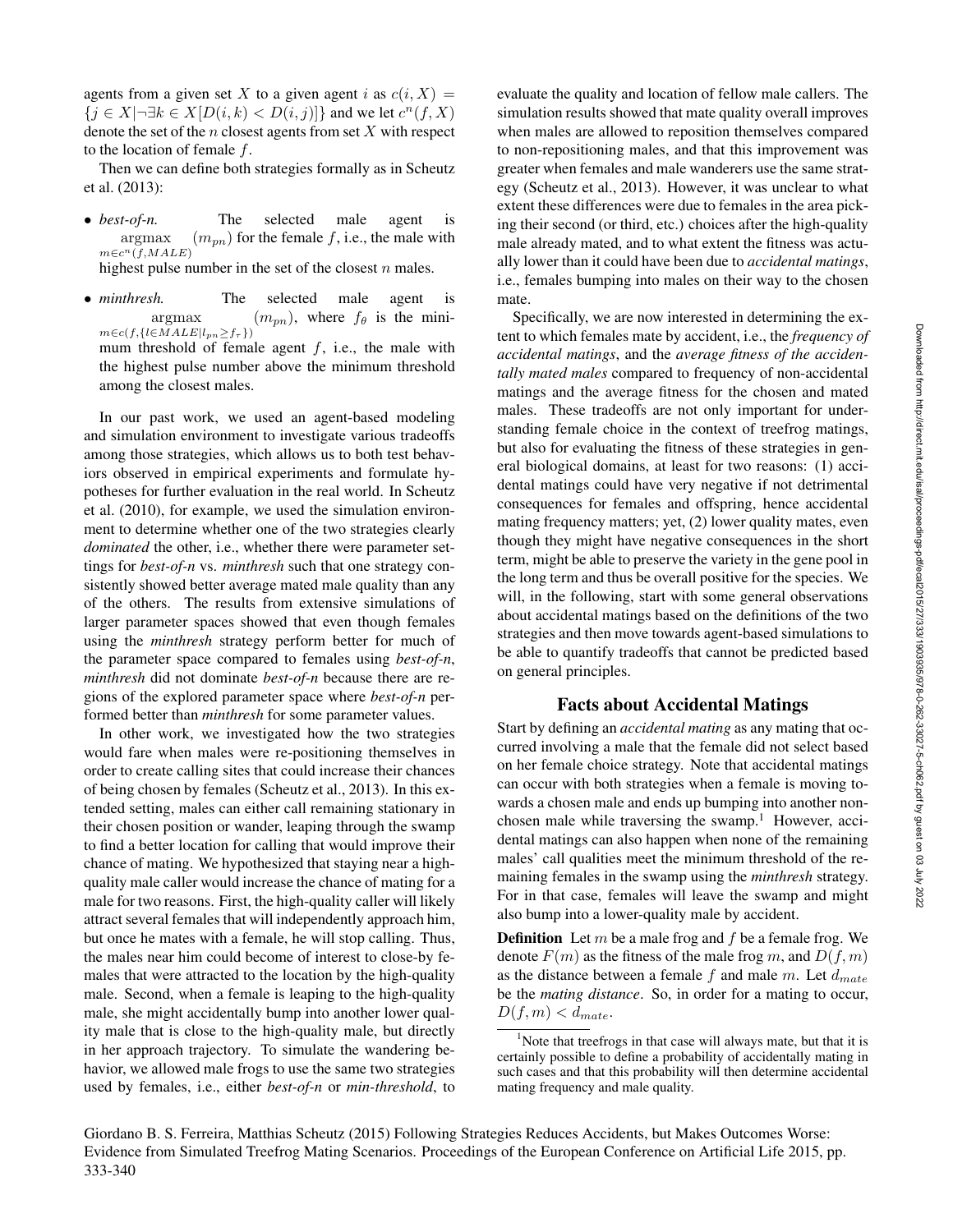In the following, we will report a few facts about accidental matings. We will let

Fact 1 *Let* n *be the parameter for best-of-n strategy for all females in* FEMALE*. No female using* best-of-n *with*  $n = 1$ *can mate by accident.*

**Proof** Suppose f is an accidentally mated female with  $n =$ 1, that  $m_{ac}$  is the male involved in the accidental mating, and that  $m_b$  the male chosen by  $f$  (both males in *MALES*). Then by definition,  $D(f, m_{ac}) < d_{mate}$  and  $D(f, m_b) > d_{mate}$ . Therefore,  $D(f, m_{ac}) < D(f, m_b)$ . However, by definition of the *best-of-n* strategy for  $n = 1$ , the chosen male  $m_b$  is the closest male, contradicting  $D(f, m_{ac}) < D(f, m_b)$ .

Fact 2 *Let* θ *be the parameter for the* minthresh *strategy for females in* FEMALE*. Then no accidental mating can occur for males*  $m \in$  **MALES** *with*  $F(m) > \theta$ *.* 

**Proof** If  $F(m) > \theta$  for all  $m \in \text{MALES}$ , then by definition of *minthresh* each female using the strategy with  $\theta$  will pick the closest male. Hence, there cannot be any male between the female and the chosen one (which would be closer).

Fact 3 *Let* n *be the parameter* for best-of-n strategy *for all females in* FEMALES*. For* best-of-n strategy*, accidental matings lower the average fitness of the mated males.*

**Proof** Consider the subset  $M_f \subseteq \text{MALES}$  of all males that are the *n* closest to a given female f and let  $m_b$  =  $argmax\{F(m)|m \in M_f\}$ . Suppose a male  $m_{ac}$  accidentally mated with f. Then  $D(m_{ac}, f) < m_b$ , since females have a direct straight-line approach to males and thus  $m_{ac} \in M_f$ . By definition of *best-of-n*,  $F(m_{ac}) < F(m_b)$ . Therefore, the average mated pulses with accidents is strictly lower than without.

Fact 4 *Let* n *be the parameter for* best-of-n strategy *and let* θ *be the parameter for minthresh strategy. Furthermore, let*  $M_f \subseteq$  MALES *be the subset of all males that are the* n *closest to a given female*  $f \in \text{FEMALES}$  *and let*  $M_t \subseteq$ MALES *the subset of all males that have pulses per call higher than the threshold* θ*. Then for any female* f *the worst fitness of an accidental mate for* best-of-n *is equal to the worst fitness of a male*  $m \in M_f$ *, while for the minthresh strategy the worst fitness of an accidental mating can be a male*  $m \notin M_t$  *(i.e., any male*  $m$  *with*  $F(m) < \theta$ *).* 

**Proof** Assuming a male  $m_{ac}$  accidentally mates with f. For *best-of-n*,  $m_{ac} \in M_f$  because any accidentally mated male must be closer than the chosen male in  $M_f$ , which, in the worst case, has the lowest fitness in  $M_f$ . For *minthresh*, the chosen male is the closest with  $F(m) \ge \theta$ . Hence, any closer male must have worse fitness, hence  $m_{ac} \notin Mt$ .

The above facts provide a rough qualitative characterization of the differences between the two strategies with respect to accidental matings. We know that accidents can only lower the average mated male fitness, but it is unclear how the two strategies compare quantitatively. Hence, we next describe the experimental setup of our agent-based simulation model that was used to explore the tradeoffs between the two strategies quantitatively.

# Experiments

We built our present investigations on our previous agentbased models (Scheutz et al., 2010, 2013), adding various mechanisms for detecting and recording the different types of accidental matings. To briefly summarize the model, we assume that female agents are initially placed at the edges of a rectangular simulated 2D swamp. For simplicity, we assume that male frogs call all the time and never change their call rate or the quality of their call. This male's call is determined by a pulse number and this is the only measure of the fitness of mates (i.e. more pulses are better). We also assume that females can hear and discern the call qualities of all male frogs and make moment-by-moment decision about where to go. Since males never change their calls, a female will move towards a chosen male as long as the male is calling. When a chosen male stops calling because he mated (which is the only reason why males will stop calling in our model), she will pick another male and start moving towards the new male. Whenever any male is with mating distance, both male and female will mate.

### Fixed Parameters

We assume a realistic swamp size of  $10mx25m$  and a frog size of about  $5cm$  in length. Furthermore, we assume each female frog moves at a fixed speed of  $1.86 \text{cm}/\text{sec}$  when approaching a male and at 1.44cm/sec otherwise. We set the mating range to  $4cm$  and always use 25 stationary males placed according to a Gaussian distribution with means in the center of the swamp and standard deviations half the distances to the edges. All females are placed uniformly on the edges of the swamp and always followed a single given strategy with fixed strategy parameters. For details about the simulation model and the simulation update algorithm, which is a straight-forward cycle-based discrete event simulation, see (Scheutz et al., 2010).

# Varied Parameters

We vary the number of females  $-5$ , 10, 15, or 20 – initially placed on the swamp's edges. We also vary male call rate based on Gaussian distribution means 6, 12, 18, and 24 with a fixed standard deviation of 2. We consider three different female strategies: *best-of-n* with its parameter  $n \in \{1, 2, 3, 4, 5\}$  and *minthresh* with  $\theta \in \{6, 12, 18, 24\}.$ Finally, we also add a third strategy for comparison, the *random* strategy where a female randomly chooses a male and keeps approaching that male until she either mates with him or needs to pick another random male to approach. Note that the *random* strategy can be used as a baseline compared to the two other strategies because we would not expect any difference in the average fitness of accidentally or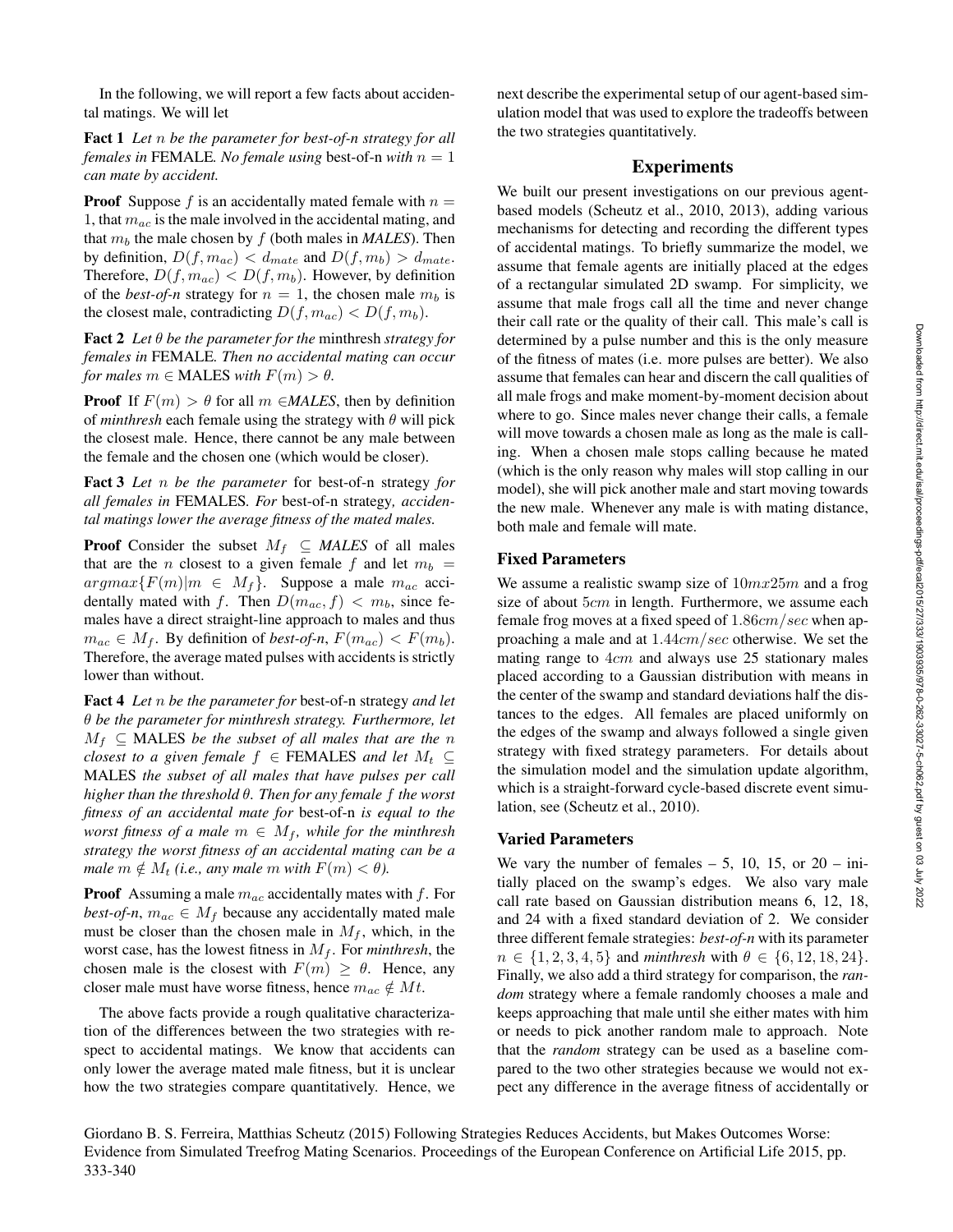non-accidentally mated males when females following the random strategy.

The varied parameters thus span a "parameter space" which we fully explored running 100 simulations with distinct initial conditions for each point in the space for a total of 16000 simulations. The dependent variables were the number of accidental and non-accidental matings as well as the fitness of the accidentally and non-accidentally mated males.

# **Results**

Table 1 shows the overall simulation results for each of the three strategies as well as each strategy parameter for *bestof-n* and *minthresh* averaged of the male call rates and the number of females: column 1 shows the average fitness of mated males, column 2 shows the average fitness of nonaccidentally mated males, column 3 shows the average fitness of accidentally mated males, and column 4 shows the frequency of accidental matings.

As can be seen, the random strategy had the highest mean of accidental matings per simulation. Furthermore, although *minthresh* had the lowest mean of accidental matings among the three strategies, it also had the highest influence of accidental matings on the fitness, i.e., when a accident happens, it reduces the fitness drastically.

| <b>Strategy</b> | MМ     | <b>NAMM</b> | <b>AMM</b> | Freq  |
|-----------------|--------|-------------|------------|-------|
| random          | 14.901 | 14.911      | 14.803     | 0.940 |
| best-of-n       | 15.865 | 15.909      | 14.474     | 0.329 |
| best-of-1       | 14.847 | 14.847      | <b>NaN</b> | 0.0   |
| $best-of-2$     | 15.813 | 15.856      | 14.032     | 0.297 |
| $best-of-3$     | 16.107 | 16.150      | 14.725     | 0.384 |
| best-of-4       | 16.237 | 16.300      | 14.487     | 0.456 |
| best-of-5       | 16.319 | 16.392      | 14.536     | 0.509 |
| minthresh       | 16.985 | 18.424      | 10.661     | 0.210 |
| minthresh 6     | 15.187 | 15.206      | 3.883      | 0.064 |
| minthresh 12    | 17.045 | 18.270      | 7.272      | 0.166 |
| minthresh 18    | 18.397 | 21.523      | 10.449     | 0.259 |
| minthresh 24    | 18.617 | 25.267      | 13.531     | 0.352 |

Table 1: Mean Mating (MM), Non-Accidental Mean Mating (NAMM) and Accidental Mean Mating (AMM) fitness and accident frequency for each strategy and parameter.

To compare the main effects of each independent variable on accidental matings, we performed two ANOVAs with *strategy* (s), *number of females* (nf) and *parameter value* (p) as independent variables, and the *number of accidental matings* (nam) and *average fitness* (af) as the dependent variables for each ANOVA. The results of the ANOVA for the dependent variable nam in Table 2 shows a significant main effects of all independent variables on the number of accidental matings, as well as significant two-way and three-way

interactions. This confirms the intuitive expectation that using female strategies drastically reduces the average number of accidental matings, the reasons for which we will discuss in the next section.

Of the three two-way interactions, the effect of parameter changes of strategy performs is to be expected – increasing n will increase the average mated male fitness and so that increasing  $\theta$ , albeit to different degrees (e.g., the increase is generally steeper with *minthresh* because a minimum threshold is imposed, see also (Scheutz et al., 2010)). Similarly, the interactions between strategy parameters and females, strategy and females, and the three-way interactions involving all independent variables are to be expected: an increase in the number of females leads to different increases in average mated male fitness for the three strategies based on the different parameters. However, as the number of females increases, so does the probability of accidental matings. Critically, as shown in Figure 1, the slopes of the two strategies are lower than that of the random strategy, thus confirming that both strategies, *minthresh* and *best-of-n* significantly reduce the number of accidental matings, with *minthresh* overall doing better than *best-of-n*.

The ANOVA in Table 2 shows that there was a significant main effect of the strategy parameter on the number of accidental matings. As shown in Table 1, as the parameter value increases, it also increases the number of accidental matings. Specifically, the value of  $\theta$  in the *minthresh* strategy determines whether a female can find a potential mate in the swamp or whether she will leave the swamp without mating. Since males are distributed based on a Gaussian distribution centered in the middle of the swamp, it is less likely for females to accidentally mate on their way out of the swamp compared to the chances of accidentally mating based on the *best-of-n* strategy. While we argued previously that no accidental matings are possible with  $n = 1$ , the average length of the path traversed by each female before she can mate also significantly increases as  $n$  increases, and so does the probability of her accidentally mating.

| <b>Variable</b> | Df | <b>F</b> value | $Pr(>\!\!\!\!\!\!\succ\!\!F)$ |
|-----------------|----|----------------|-------------------------------|
| s               |    | 193.392        | < 0.001                       |
| nf              |    | 1026.013       | < 0.001                       |
| p               |    | 528.230        | < 0.001                       |
| s: nf           |    | 26.981         | < 0.001                       |
| s:p             |    | 602.676        | < 0.001                       |
| $nf$ : $p$      |    | 113.222        | < 0.001                       |
| s: nf: p        |    | 150.289        | < .001                        |

Table 2: ANOVA table for the model " $nam = s * nf * p$ " where " $nam$ " is the number of accidental matings, " $s$ " is the strategy, " $n f$ " is the number of females and "p" is the parameter of the strategy, using the best-of-n strategy.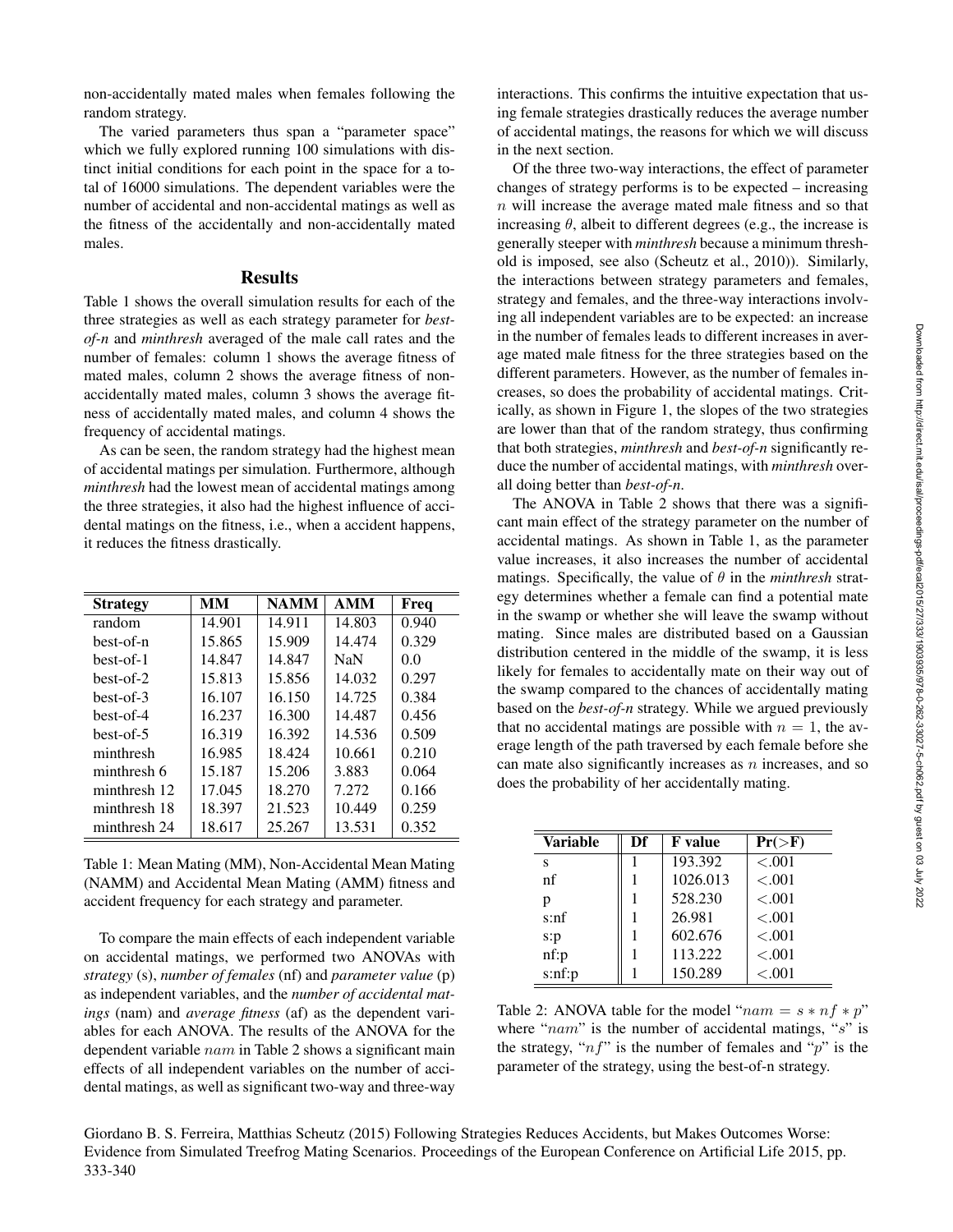

Figure 1: Interaction between the number of females and the number of accidental matings on the three strategies.

Examining the ANOVA for the average fitness of accidental matings  $(af)$  in Table 3, there was a significant main effect of the strategy on the results. This suggest that even though strategies reduce the number of accidental matings, the average fitness of the accidentally mated males is lower than that of the non-accidentally mated males as shown in Figure 2. This is as expected because given the strategies' boost to the average mated fitness compared to the random strategy, one would expect accidental matings to yield lower average fitness values in exchange.

In addition, the ANOVA shows a significant main effect of strategy parameter on the average fitness of accidental matings. This can be explained by the difference in fitness of the accidental matings for the *minthresh* strategy, because its parameter  $\theta$  is an upper limit of the accidental matings (fitness of all accidental matings are less then  $\theta$ ). Thus, increasing the value of the parameter, will also increase the fitness of accidental matings, as shown in Figure 3.

Table 4 shows the influence of the number of females and the parameters of each strategy on the average accidentally mated male fitness. For the *best-of-n strategy* (except for  $n = 1$ , as the number of females increases, both the fitness of mated males and that of the non-accidentally mated males decrease. This sensitivity to the male-female ratio was originally shown in Scheutz et al. (2010) and is confirmed here: the same patterns emerges even when accidental matings are removed. In contrast, the *minthresh* strategy shows an increase in the fitness of the non-accidentally mated males as the number of females increases (as the changes of finding

| <b>Variable</b> | Df | <b>F</b> value | $Pr(>\ F)$ |
|-----------------|----|----------------|------------|
| s               |    | 270.662        | < 0.001    |
| nf              |    | 0.0082         | .928       |
| p               |    | 246.038        | ${<}.001$  |
| s: nf           |    | 4.870          | .027       |
| s:p             |    | 11.285         | ${<}.001$  |
| nf:p            |    | 0.164          | .685       |
| s: nf: p        |    | 0.010          | .919       |

Table 3: ANOVA table for the model " $af = s * nf * p$ " where " $af$ " is the average fitness of the accidental matings, "s" is the strategy, " $nf$ " is the number of females and "p" is the parameter of the strategy, using the best-of-n strategy.

a higher valued female above the threshold increases with higher numbers of females).

Using  $PPC$  to denote the mean pulses per call and sd the standard deviation of those pulses for each male, occurring an accidental mating when a female is leaving the swamp is dependent of  $\theta$ , PPC and sd. As shown in Scheutz et al. (2010), the distribution of pulses per call through the males in the swamp is done by a Gaussian distribution. Since the number of pulses per call was defined as an integer, the probability of existing a male with a value of pulses per call lesser than  $\theta$ , if  $\theta = PPC$  is  $\approx 40.1$ . Therefore, if the malefemale ratio is greater than 60.9, it is possible to having an accidental mating when the female is leaving the swamp. If  $\theta$  < PPC, then - for the interval that we tested  $(2 * sd)$ - all the females will always mate, therefore no one female will leave the swamp unmated. Finally, if  $\theta > PPC$ , then - again, for the parameters we tested - no one female will find a mate, therefore all accidental matings happen when the females are leaving the swamp.

Table 5 shows the influence of mean pulses per call on the fitness of the matings without remove the accidental matings and also after removing them. Again, changing the mean pulses per call does not have any influence in the *best-of-n strategy*, only increasing its value in 6. On the other hand, *minthresh* is influenced by mean pulses per call, because, as shown previously, the probability of finding a mate using this strategy is dependent of the value of its parameter and also the mean pulses per call. However, if you fix the value of  $\theta$  and vary the value of PPC, maintaining the relation  $\theta$  < PPC, the only difference will be an increment of 6, as in the *best-of-n strategy*. For example, for  $\theta = 6$  and  $PPC = 12$ , we have the fitness of mated equals to 11.846, if we look over  $PPC = 18$ , the same fitness of mated is 17.846, an increment of 6.

#### **Discussion**

It is a known fact that female treefrogs do not try to avoid males from other species of treefrogs (Gerhardt et al., 1994),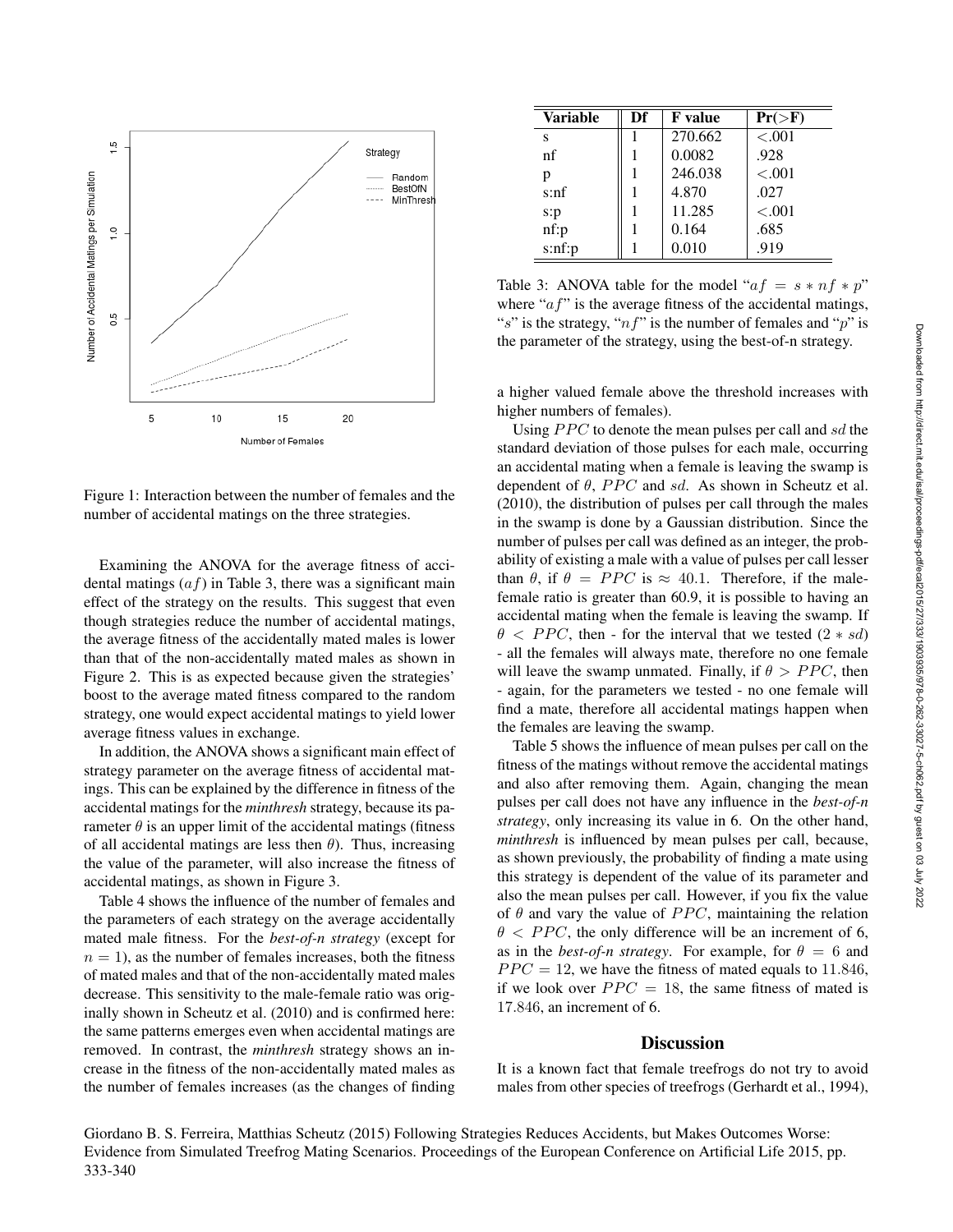| <b>Strategy</b> | 5 Females |             | 10 Females |             | 15 Females |             | 20 Females |             |
|-----------------|-----------|-------------|------------|-------------|------------|-------------|------------|-------------|
|                 | MМ        | <b>NAMM</b> | MМ         | <b>NAMM</b> | MМ         | <b>NAMM</b> | MМ         | <b>NAMM</b> |
| random          | 14.851    | 14.865      | 14.851     | 14.861      | 14.935     | 14.941      | 14.968     | 14.979      |
| $best-of-1$     | 14.788    | 14.788      | 14.836     | 14.836      | 14.861     | 14.861      | 14.903     | 14.903      |
| $best-of-2$     | 16.171    | 16.215      | 15.889     | 15.937      | 15.716     | 15.762      | 15.475     | 15.512      |
| $best-of-3$     | 16.607    | 16.658      | 16.289     | 16.328      | 15.967     | 16.014      | 15.565     | 15.599      |
| $best-of-4$     | 16.830    | 16.900      | 16.471     | 16.541      | 16.075     | 16.133      | 15.571     | 15.625      |
| $best-of-5$     | 17.014    | 17.103      | 16.574     | 16.658      | 16.102     | 16.163      | 15.586     | 15.644      |
| minthresh 6     | 15.150    | 15.165      | 15.180     | 15.192      | 15.202     | 15.216      | 15.217     | 15.249      |
| minthresh 12    | 17.724    | 18.236      | 17.130     | 18.255      | 16.850     | 18.280      | 16.542     | 18.308      |
| minthresh 18    | 20.034    | 21.501      | 18.596     | 21.505      | 17.978     | 21.531      | 17.361     | 21.553      |
| minthresh 24    | 21.493    | 25.281      | 18.909     | 25.242      | 18.033     | 25.270      | 17.258     | 25.273      |

Table 4: Mean Mating (MM) and Non-Accidental Mean Mating (NAMM) fitness for each strategy parameter and number of females in the swamp.

| <b>Strategy</b> | 6 PPC     |             | <b>12 PPC</b> |             | <b>18 PPC</b> |             | <b>24 PPC</b> |             |
|-----------------|-----------|-------------|---------------|-------------|---------------|-------------|---------------|-------------|
|                 | <b>MM</b> | <b>NAMM</b> | <b>MM</b>     | <b>NAMM</b> | <b>MM</b>     | <b>NAMM</b> | MМ            | <b>NAMM</b> |
| random          | 5.918     | 5.929       | 11.896        | 11.906      | 17.896        | 17.906      | 23.896        | 23.906      |
| $best-of-1$     | 5.851     | 5.851       | 11.846        | 11.846      | 17.846        | 17.846      | 23.846        | 23.846      |
| $best-of-2$     | 6.816     | 6.859       | 12.812        | 12.855      | 18.812        | 18.855      | 24.812        | 24.855      |
| $best-of-3$     | 7.111     | 7.154       | 13.106        | 13.148      | 19.106        | 19.148      | 25.106        | 25.148      |
| $best-of-4$     | 7.241     | 7.305       | 13.235        | 13.298      | 19.235        | 19.298      | 25.235        | 25.298      |
| $best-of-5$     | 7.325     | 7.398       | 13.317        | 13.390      | 19.317        | 19.390      | 25.317        | 25.390      |
| minthresh 6     | 7.211     | 7.284       | 11.846        | 11.846      | 17.846        | 17.846      | 23.846        | 23.846      |
| minthresh 12    | 5.963     | 12.667      | 13.210        | 13.285      | 17.846        | 17.846      | 23.846        | 23.846      |
| minthresh 18    | 5.664     | <b>NaN</b>  | 11.963        | 18.667      | 19.210        | 19.285      | 23.846        | 23.846      |
| minthresh 24    | 5.664     | <b>NaN</b>  | 11.664        | <b>NaN</b>  | 17.963        | 24.667      | 25.210        | 25.285      |

Table 5: Mean Mating (MM) and Non-Accidental Mean Mating (NAMM) fitness for each strategy parameter and pulses per call (PPC).

thus sometimes inter-species accidental matings occur; however, often the hybrids are sterile (Johnson, 1963) or do not survive until sexual maturity (Schlefer et al., 1986). Although we modeled the simulation with only one species of treefrogs, the negative influence of accidental matings is also sustained on observations of their behavior in nature. Using strategies to select a mate is, therefore, overall beneficial in that it can drastically reduce the probability of an accidental mating to occur, as shown by our results. Moreover, while the *best-of-n* strategy leads to more accidental matings than the *minthresh* strategy, the accidents that happen using *minthresh* have a higher influence on the average mated male fitness than those that occur with *best-of-n*. Hence, we next analyze how and why these accidents occur.

# Analysis: The Nature of Accidents

Figure 1 showed that the number of females has an influence on the number of accidental matings and that the use of a strategy to choose a male to mate significantly reduces the

number of accidental matings, which we call the *strategy effect*. Furthermore, we call the fact the *minthresh* strategy has a lower number of accidental matings compared to the *best-of-n strategy* the *minthresh effect*.

Both effects can be explained by considering the probability  $P_a$  of an accidental mating to occur. In order to calculate  $P_a$ , we can define a vector  $L_f$  which in its *i*-th position contains 1 if and only if another male is on the path of  $f$  to the male  $m_i$  and 0 otherwise. To generate this vector, we can trace straight lines from  $f$  to all males in the environment and verify if the line intersects another male (within mating range). Let  $P_{random}^{i}$  be the probability of a male i be chosen by the random strategy,  $P_{random}^i = \frac{1}{|MALE|}$  for all males in the swamp. Let  $P_{bestofn}^{i}$  be the probability of a male in position i be chosen based on the parameter n on the *best-of-n* strategy. Finally, let  $P_{minthresh}^i$  be the probability of a male  $i$  be chosen based on the parameter  $\theta$  from the *minthresh* strategy. Generically, we denote  $P_{strategy}^i$  the probability of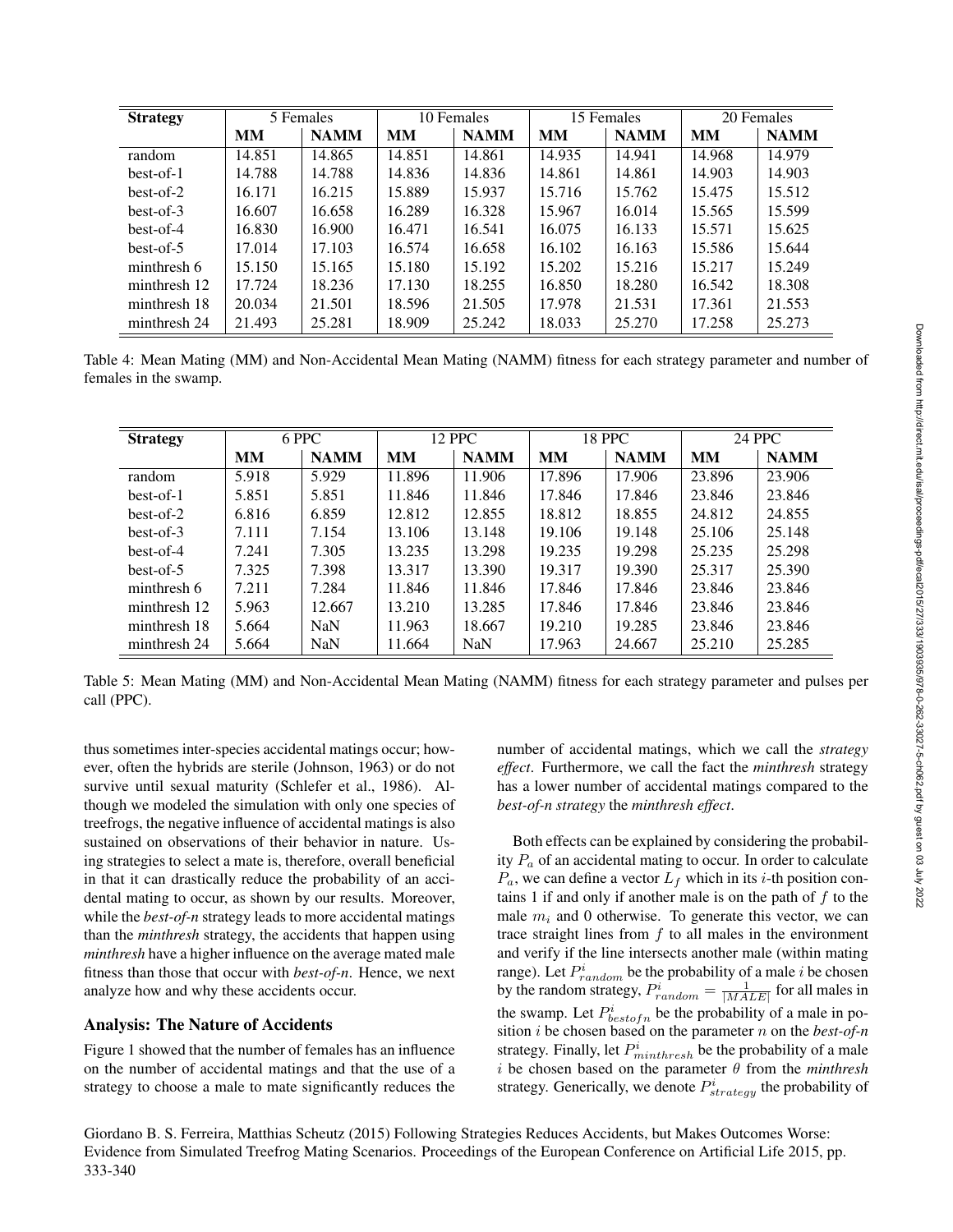

Figure 2: Interaction between the number of females and the fitness of the accidental matings on the three strategies.

male i to be chosen by a *strategy*.

Given the state of the swamp at any point in time, the probability of a female accidentally mating with a male during the simulation is determined by  $P_a$  =  $\frac{|MALE|}{\sum}$ 

 $i=1$  $(P_{strategy}^{i} \cdot L_f[i]).$ 

To elucidate the difference in  $P_a$  for distinct strategies, we consider two configurations of the swamp with just a slight change on the position of one male, as shown in Figure 4(a) and in Figure 4(b). Both figures contain one female  $f$  at the bottom and the three males closest to  $f$ . Let the fitness of the three males be  $F(m_1) > F(m_2) > F(m_3)$  and let  $D(f, m_{leftmost}) > D(f, m_{rightmost} > D(f, m_{central}).$ The number of distinct arrangements of the three males with the different different fitness values is  $3! = 6$ .

Now consider the configuration in Figure 4(a). First, we need to define the vector  $L_f$  which represents the existence of another male on the path toward the chosen one. Let the first position contain the leftmost male frog, the second position contains the rightmost male frog and the third filled with the central frog in the environment. Thus,  $L_f = \{0, 1, 0\}$ .

For the *random* strategy, it is clear that, independently of which male has the best fitness,  $P_{random}^i = \frac{1}{3}$ . Consequently,  $P_a = (\frac{1}{3} \cdot 0) + (\frac{1}{3} \cdot 1) + (\frac{1}{3} \cdot 0) = \frac{1}{3}$ .

For the *best-of-n* strategy, we need to define the parameter  $n$  in order to calculate the probability of an accidental mating to occur. For  $n = 1$ , we showed in Fact 1 that accidental matings are impossible. Hence, for  $n = 2$ ,



Figure 3: Interaction between the parameters and the fitness of the accidental matings on the three strategies.

we can calculate the value of  $P_{bestofn}^i$ . First, selecting the leftmost frog, the probability of him being chosen is 0 because there are two other males that are closer to f. Now, selecting the rightmost frog, there are three distinct arrangements out of six possible ones in which he will be chosen:  $({m_1, m_2, m_3}, {m_2, m_1, m_3}, {m_3, m_1, m_2}).$ <br>Therefore, the probability of the rightmost being the probability of the rightmost being chosen is 2 . Finally, there are three distinct arrangements in which the central frog will be chosen  $({m_1, m_3, m_2}, {m_2, m_3, m_1}, {m_3, m_2, m_1}),$ consequently the probability of the central frog being chosen is also  $\frac{1}{2}$ . As a result, for  $n = 2$ ,  $P_a = (0 \cdot 0) + (\frac{1}{2} \cdot 1) + (\frac{1}{2} \cdot 0) = \frac{1}{2}$ . For  $n = 3$ , the probability of the rightmost being chosen is  $\frac{1}{3}$ , as is the one for the leftmost and the central one. Therefore, for  $n = 3, P_a = (\frac{1}{3} \cdot 0) + (\frac{1}{3} \cdot 1) + (\frac{1}{3} \cdot 0) = \frac{1}{3}.$ 

On the other hand, for the *minthresh strategy*, we define  $\theta = F(m_2)$ , thus only two males have a fitness greater or equal than the threshold. Selecting the leftmost frog, the probability of him being chosen is 0 because for every male there exists at least one more with a fitness value greater or equal to the threshold, but that is closer to the female than the leftmost. Choosing the rightmost, we have two arrangements in which he will be picked:  $({m_1, m_2, m_3}, {m_2, m_1, m_3})$ , thus the probability of him being chosen is  $\frac{1}{3}$ . Lastly, the central frog has a probability of  $\frac{2}{3}$  of being chosen, or four arrangements:  $\langle m_1, m_3, m_2\rangle, \langle m_2, m_3, m_1\rangle, \langle m_3, m_1, m_2\rangle, \langle m_3, m_2, m_1\rangle.$ Therefore,  $P_a = (0 \cdot 0) + (\frac{1}{3} \cdot 1) + (\frac{2}{3} \cdot 0) = \frac{1}{3}$ .